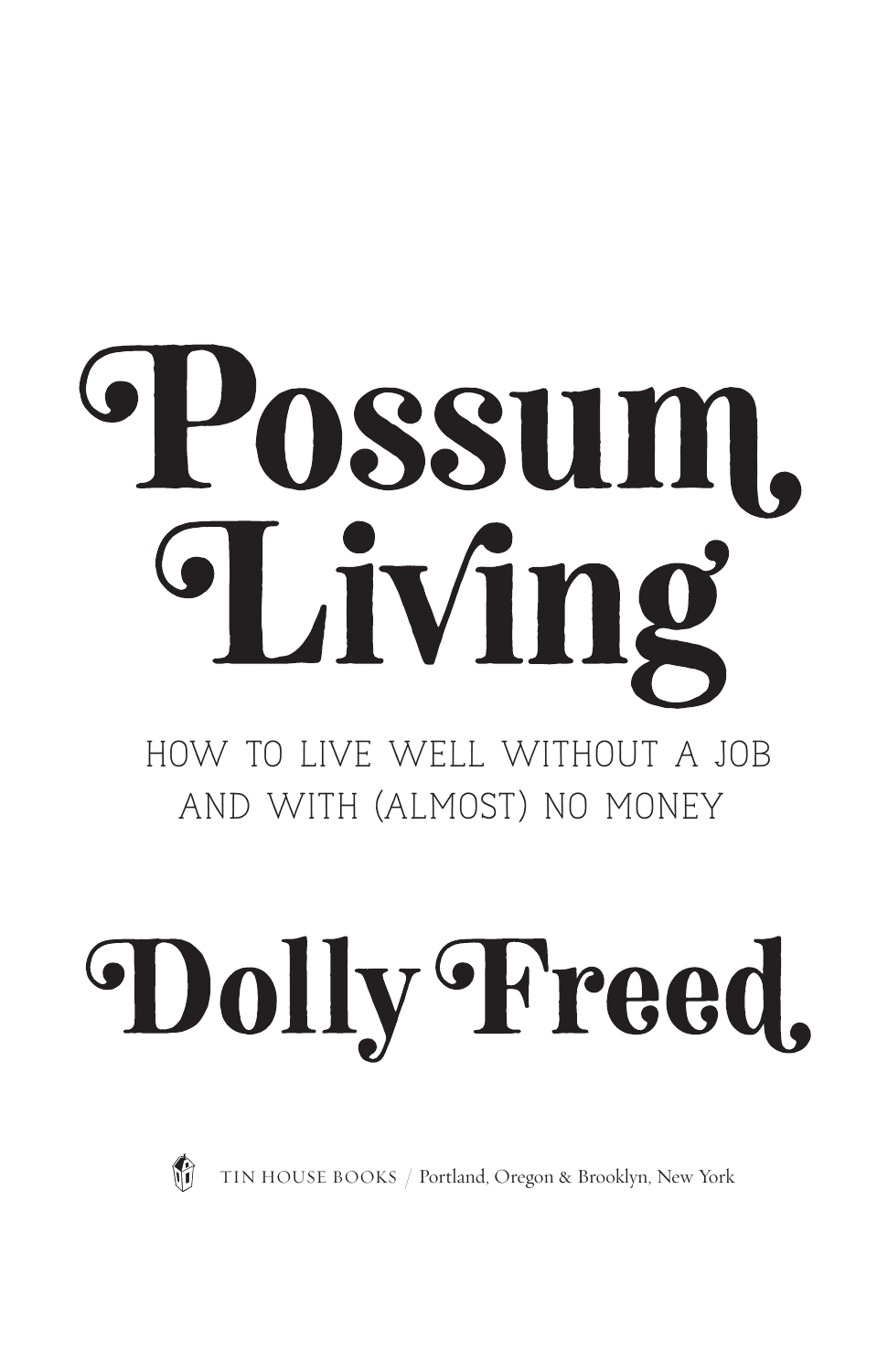Copyright © 1978 by Dolly Freed Introduction © 2019 by Novella Carpenter

Printing History: Universe Books edition published October 1978 Three printings through October 1979 Bantam edition published April 1980 Tin House Books edition published January 2010 Tin House Books updated edition published January 2019

All rights reserved. No part of this book may be used or reproduced in any manner whatsoever without written permission from the publisher except in the case of brief quotations embodied in critical articles or reviews. For information, contact Tin House Books, 2617 NW Thurman St., Portland, OR 97210.

Published by Tin House Books, Portland, Oregon, and Brooklyn, New York

Distributed by W. W. Norton & Company

Library of Congress Cataloging-in-Publication Data

Freed, Dolly. Possum living / by Dolly Freed. p. cm. ISBN 978-1-947793-20-0 1. Life skills—United States. 2. Unemployed—United States—Life skills guides. 3. Cost and standard of living—United States. 4. Housing, Rural— United States—Finance. I. Title.

 HQ2039.U6F7 2010 646.70086'94—dc22

2009034057

Printed in the USA Interior design by Diane Chonette

www.tinhouse.com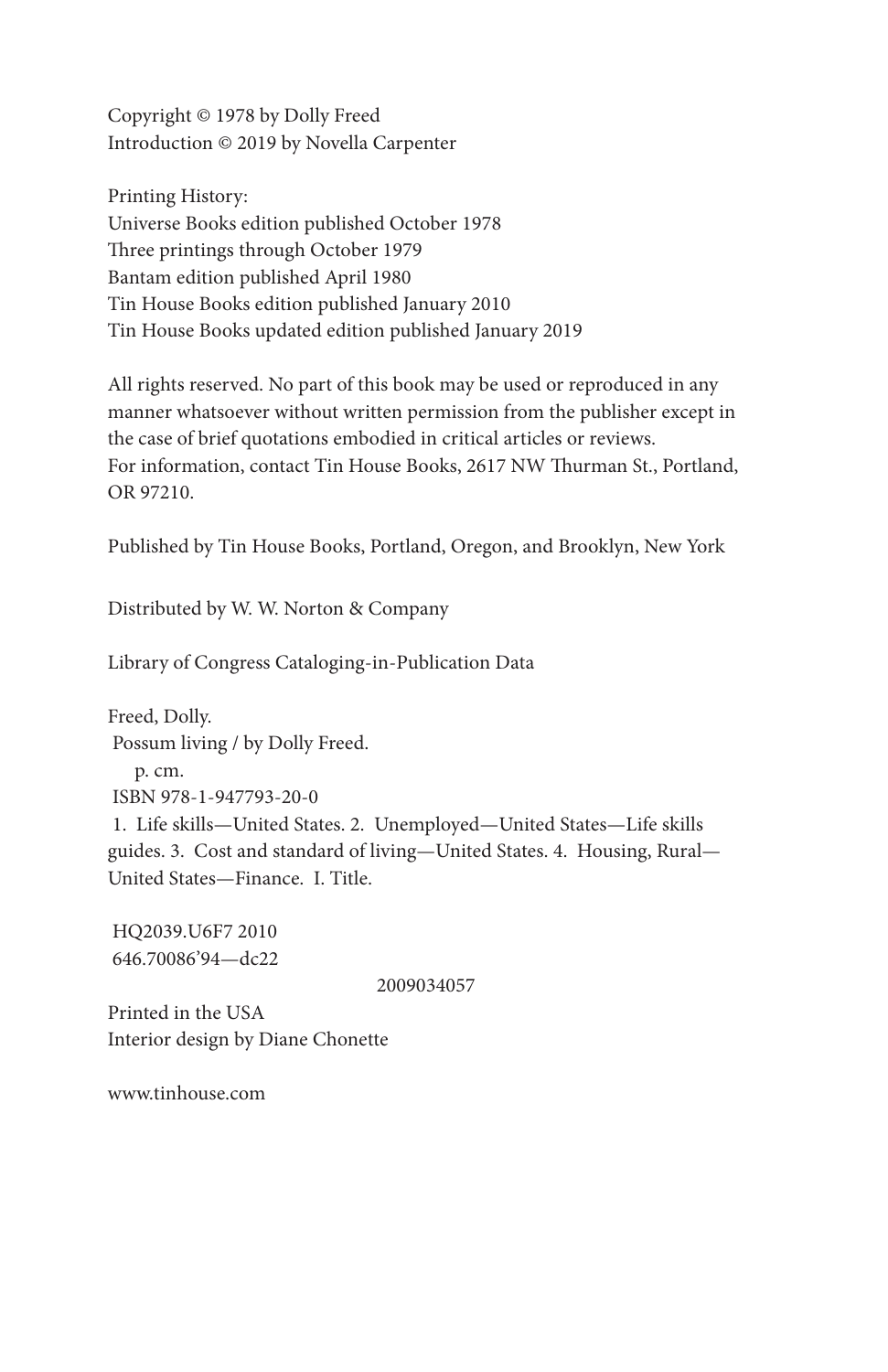## **Contents**

| Introduction by Novella Carpenter 7           |
|-----------------------------------------------|
| An Introduction to Possum Living 15           |
|                                               |
|                                               |
|                                               |
| 4. We Rassle with Our Consciences 33          |
|                                               |
|                                               |
|                                               |
|                                               |
|                                               |
|                                               |
|                                               |
|                                               |
|                                               |
|                                               |
|                                               |
|                                               |
|                                               |
|                                               |
|                                               |
|                                               |
|                                               |
| Nine More Years of Tried and True Lessons 215 |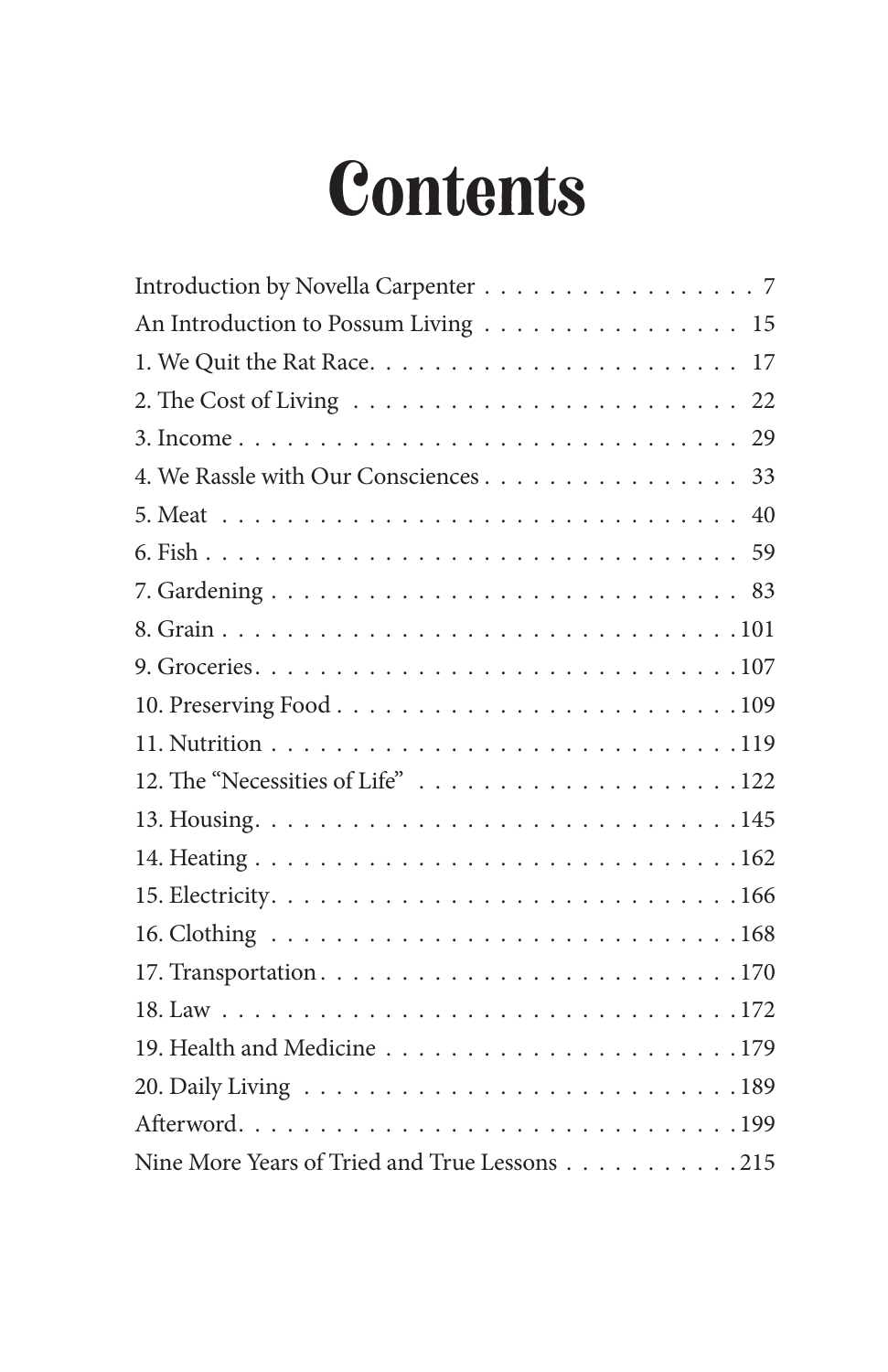### Introduction

Way back in 1978, an eighteen-year-old with the pseudonym Dolly Freed wrote a impassioned book about how to live a more simple life. Her timing was impeccable. The late '70s was a weird time: There were fuel shortages and gas lines. There was the mass suicide at Jonestown. The nighttime soap opera *Dallas* aired, setting the stage for a turn toward materialism and excess. Something just wasn't right.

But Dolly and her dad had found happiness. They lived outside of Philadelphia where they kept rabbits and a garden, and even made their own hooch. Each chapter of Dolly's book outlined a way to live DIY—food, housing, heating or transportation. The book became a cult classic. "We live this way for a very simple reason: It's easier to learn to do without some of the things that money can buy than to earn the money to buy them," Dolly wrote. She called her way of life, and her book, *Possum Living*.

When I was approached to write this introduction for the new Tin House edition, I have to admit I smirked at the title. In my urban farming memoir, *Farm City: the Education of an Urban Farmer*, I had described, in excruciating detail, my execution of an opossum that had killed some of my livestock. Possums aren't my friends.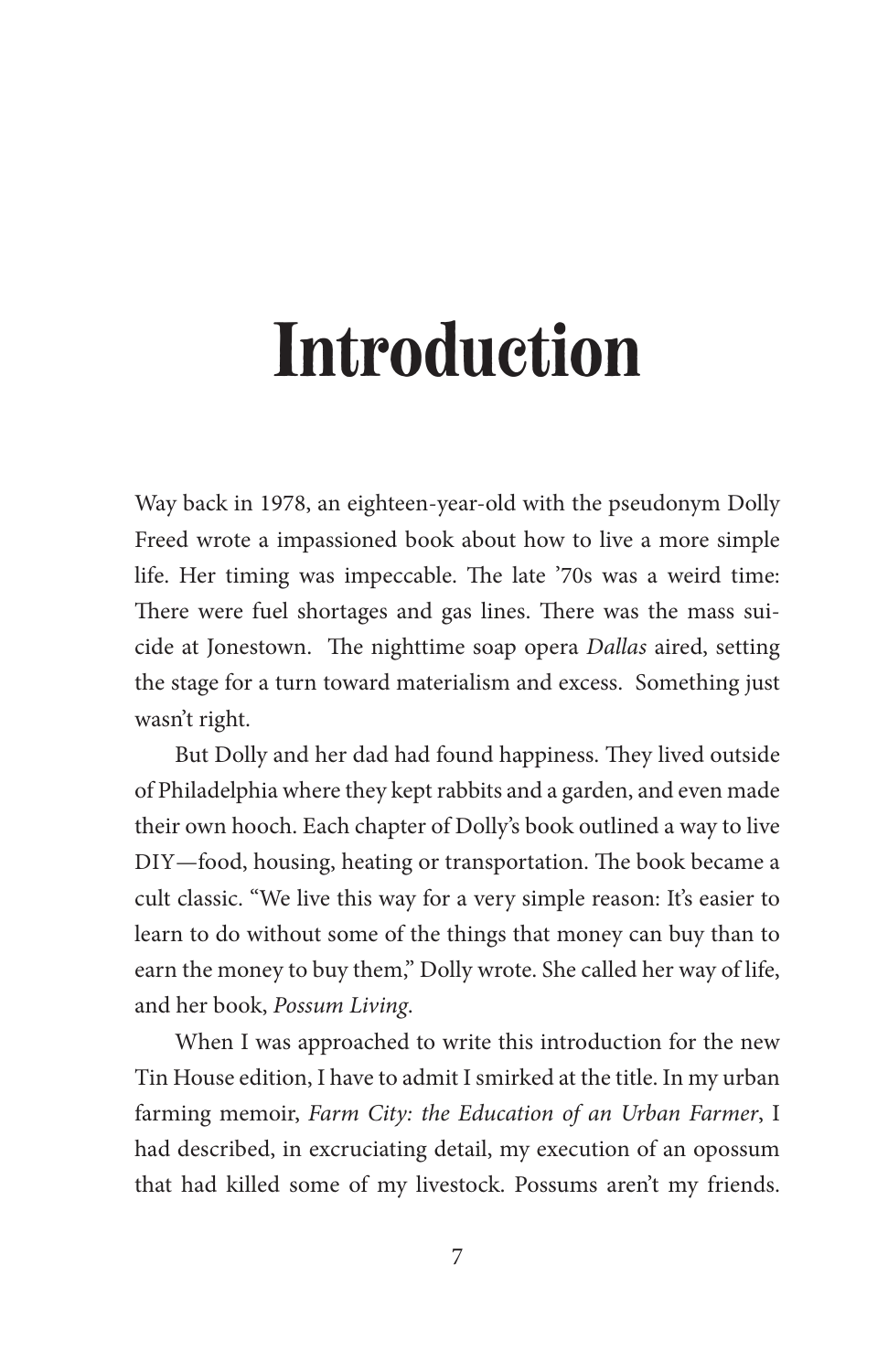But Dolly, it turns out, is. She's like a long-lost half-sister that I had never met before. As I built my urban farm in Oakland, CA, which contained honey bees, chickens, turkeys, rabbits, pigs, goats, fruit trees, and vegetables, I had consulted a great deal of farming howto books including Helga Olkowski's *City People's Book of Raising Food*, *The Good Life* by Helen and Scott Nearing, and Carla Emery's *The Encyclopedia of Country Living*. But I had never heard of *Possum Living*. Now that I have read it, I'm honored to write this introduction and explain why people today might want to read this '70s cult classic.

*Possum Living*'s main concern seems to be philosophical. Dolly's god is Diogenes, the ancient philosopher who lived in a wine barrel and eschewed possessions. Dolly calls him "a good old-boy, one of the first back-to-basics freaks in recorded history." Living free, without having a "real job," like Diogenes is her main pursuit. It is with wide-eyed glee that she dispenses what she has learned from living possum since she was thirteen years old. *Possum Living* includes gems like buying bags of wheat at the animal feedstore instead of at a health food store; securing land by buying foreclosed properties; and getting protein in your diet by fishing for river turtles. The fact that Dolly knew all these tricks and skills—and wrote a book about it as a teenager—is mind-boggling. A seventh grade dropout, Dolly went on take the GED, got into college and eventually became a NASA engineer. She appeared on the *Merv Griffin Show*, and starred in a documentary about her lifestyle. Dolly eventually did give up the possum life, but as she writes in her afterword, "Just knowing how to possum live takes away a great deal of the fear brought on by the fluctuating economy, Y2K-type scares, and unstable job markets."

I'm tempted to call Dolly the grandmother of urban farming. Like urban farmers, she was focused on what we call food security or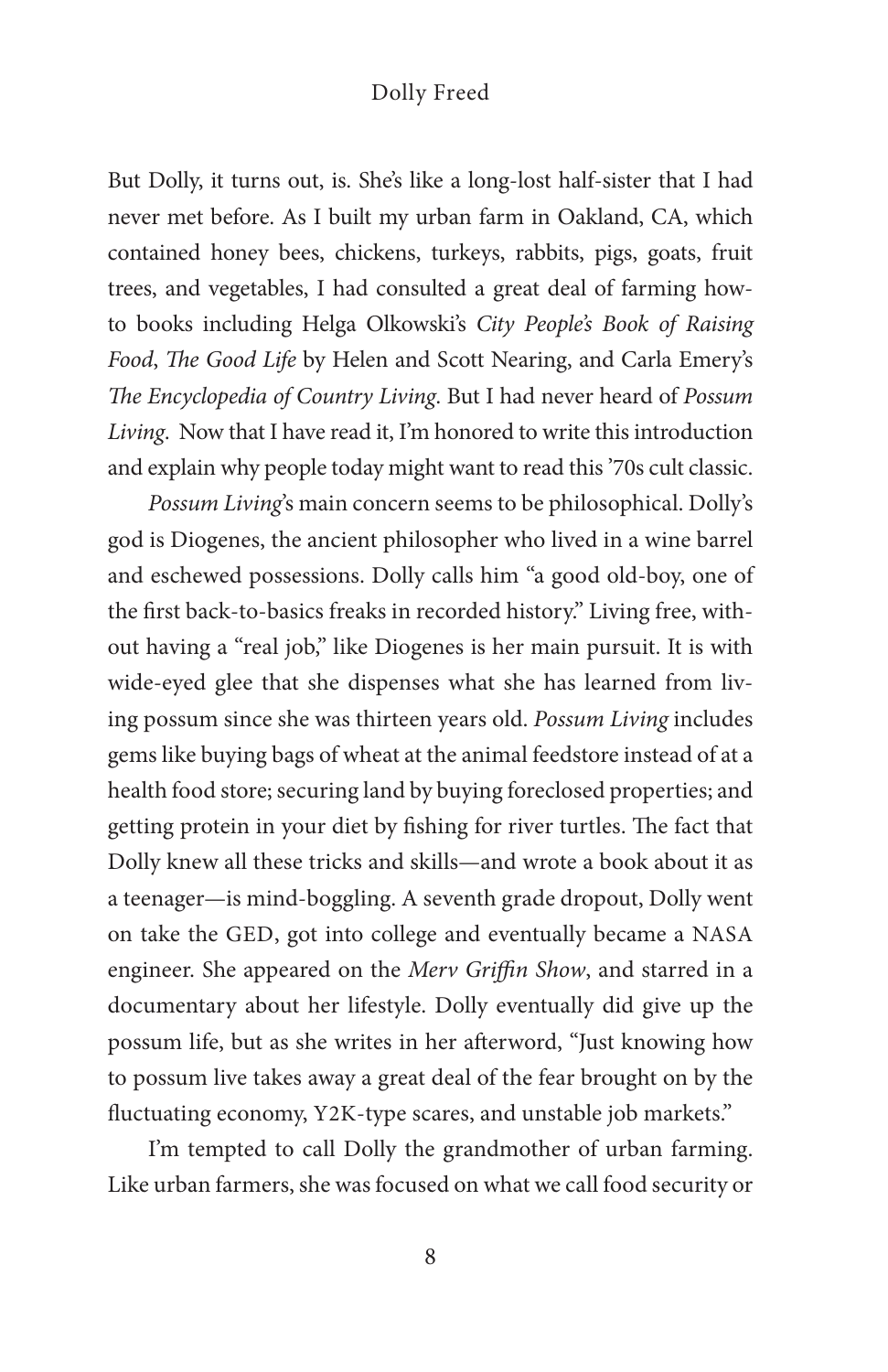food sovereignty—that is, having reliable access to healthy food. She and her father had a cellar astir with meat rabbits, a metal barrel that served as a fireplace, and a kitchen that kicked out a bastard's blend of Euell Gibbons and *Joy of Cooking*. If you were invited to supper, you might have been served rabbit sausage, snapper soup, and a side of rocket pickle.

Dolly is refreshingly skeptical about trendy gardening ideas; she only writes about what works for her, never getting dewy-eyed about ideology in the garden. Her motto is simple: "don't plant it if you can't eat it." Matters close to my heart, dumpster diving and foraging, are also discussed, with a similar focus on the practical—gathering apples from an abandoned orchard, for example, might yield more food than say, trying to make cattail flour gathered from a nearby pond like some hippies suggest. I do have to gently insert that anyone looking to re-create some of the recipes might be alarmed at the inclusion of margarine in pretty much every dish. It was the '70s after all. May I suggest replacing all calls for the oleo with good oldfashioned butter instead?

I'm not sure brewing alcohol is part of food sovereignty, but for Dolly and her dad, having alcohol on tap was crucial. As such, *Possum Living* outlines exactly how to make a still, with a useful diagram and detailed recipes. Next time I plan on having a party, I doubt that I'm going to make a big ol' batch of sugar beet liquor, but it's nice to know that, in a pinch, I could.

*Possum Living* was prescient about the current housing crisis. You must own your home in order to live cheaply. "If you are renting or paying off a mortgage," Dolly explained, "you are locked into the money economy, period." She recommends buying foreclosed houses or getting creative with "non-traditional" structures. I think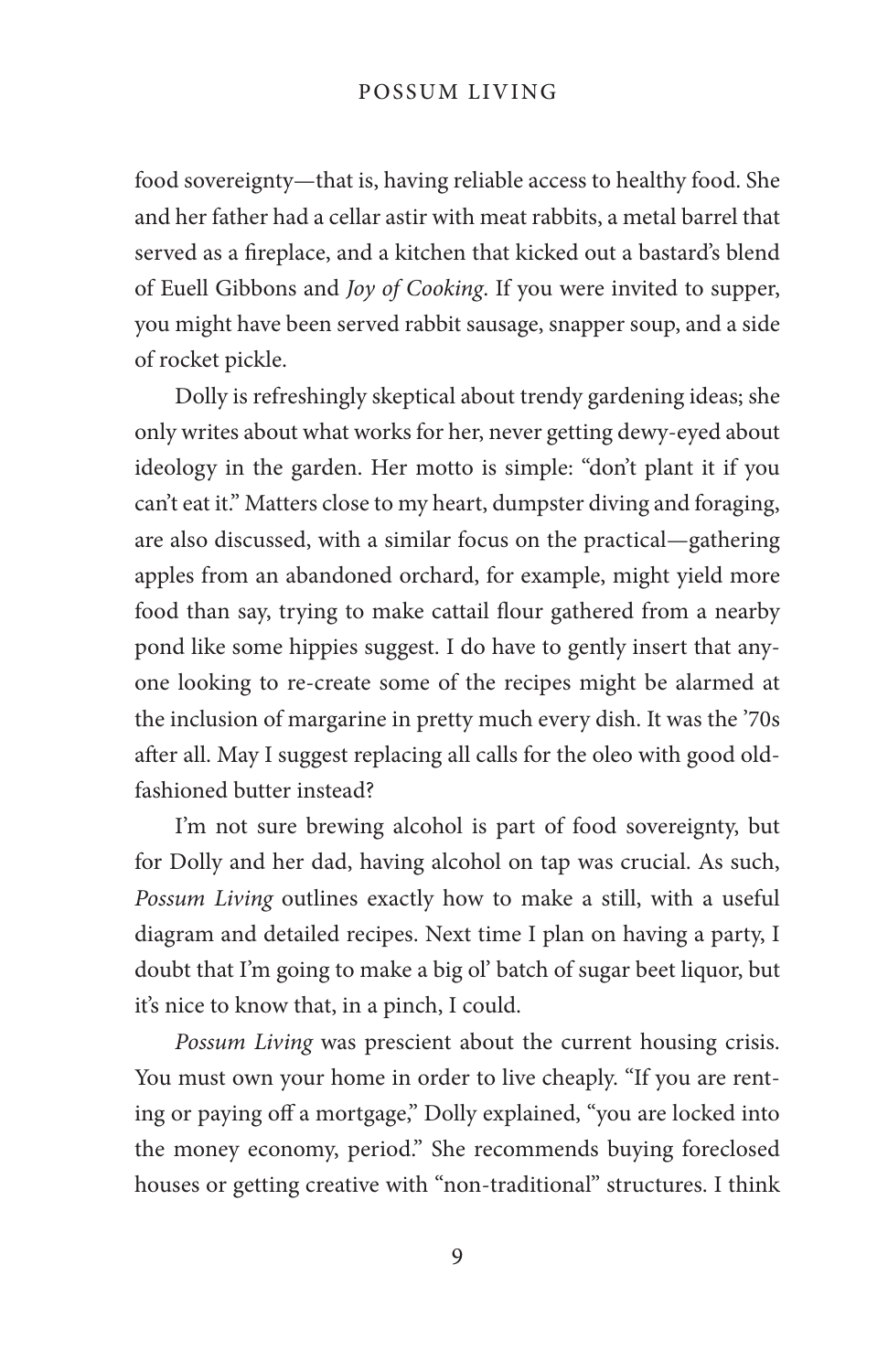of Dolly when I see punks squatting in abandoned buildings or the simple living folk building tiny houses. And I thought of her when I got word that I would be evicted from my long-time rental apartment in Oakland—it's true, that housing must come first. Farmers need land security.

Of course you have to spend money on a few things: electricity, heating your house, buying clothes, getting around, but she urges (as the simplicity movement urges today) that less is more. Shop at a thrift store, ride a bike, unplug your refrigerator, wear a sweater. These things are all better for the planet. Dolly muses, "While I'm not contributing to economic growth, a dubious good, I'm also not contributing to pollution, a definite evil."

*Possum Living* can be read in so many different ways. An urban farming manual. A manifesto for living a more simple life. A time capsule that shows a way of life in 1978, margarine and all. A tonic for our internet-fueled consumer culture. But a careful reader might read this as a book within a book, a story of a father and a daughter, and their struggles.

I'm sensitive to father/daughter stories because of my own personal history. Around the time Dolly was writing about her time spent fishing for turtles and making homemade gin with her dad, my parents were setting up a ranch on 180 acres in Idaho. Just like Dolly's dad, my own father wanted to give up the rat race. Like Dolly, I had always thought that my dad's need to get away from society had noble, philosophical roots. Dolly obviously idolizes her father aka the Old Fool. He has taught her about Diogenes, after all. But as you read *Possum Living*, and experience life as Dolly explains it, it becomes clear that something's not quite right. The truth is revealed between the lines—Daddy has a drinking problem. His practice of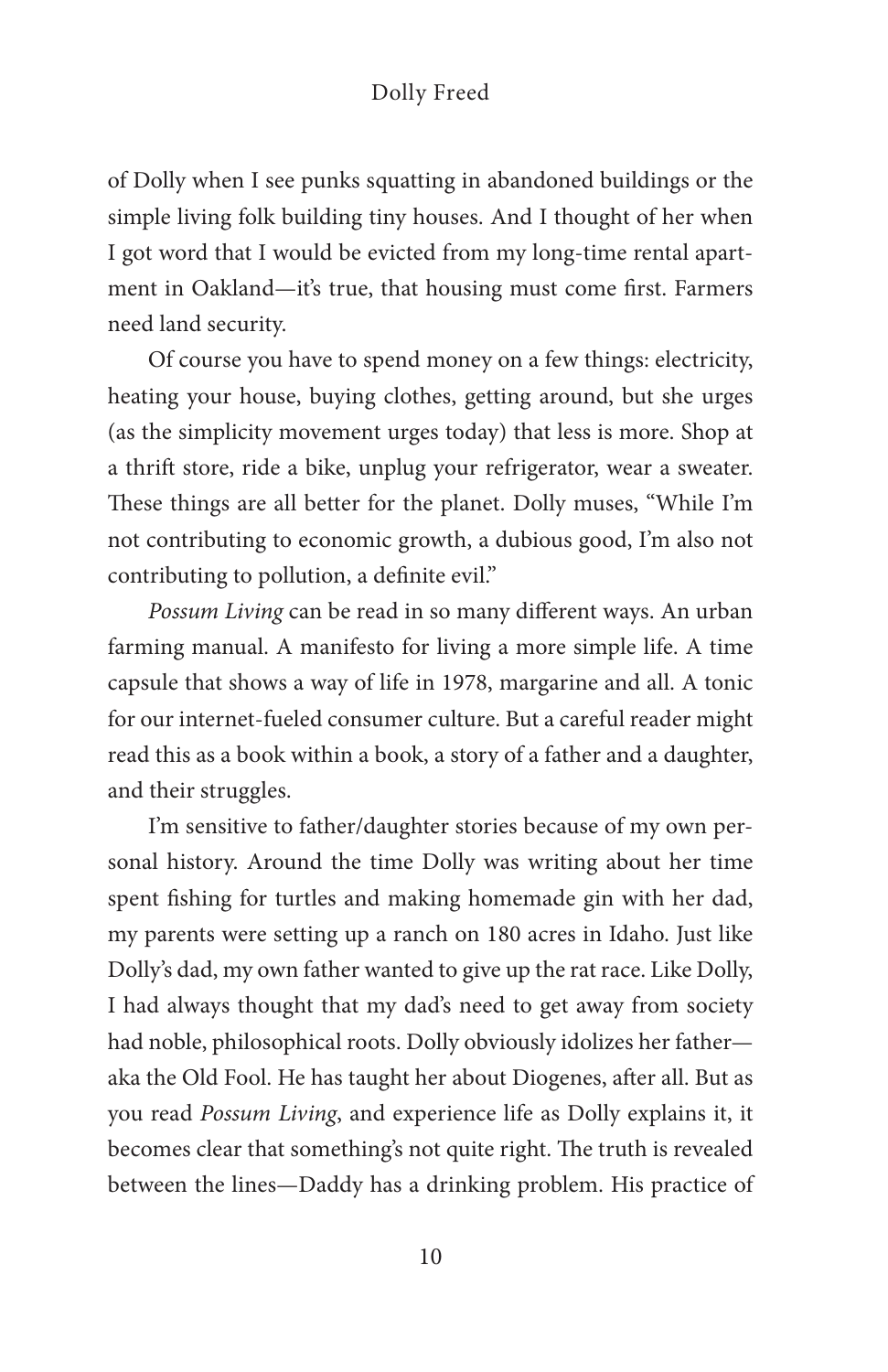making threatening late-night calls or visits to adversaries lets the reader in on the fact that he might harbor some violent tendencies. Maybe there's a reason he had to escape the "real world" that was more than just philosophical. Maybe he just couldn't function in normal society, and so he created a world where he could drink during the day, and fed that story to his impressionable daughter. It was the same for me: it was when I was in my late thirties that I realized that my dad, the mythical mountain man philosopher, was actually just a misanthropic prick.

In her moving afterword, Dolly reveals the real trouble with her father and the consequences that he eventually faced. But reading this book in real time, it is a father-as-myth story. As it is told through the lens of a loving, brilliant eighteen-year-old girl—the reader watches the young girl adapt, make meaning from her abnormal life, and then write this beautiful book about it. And that is one of *Possum Living*'s many gifts—to watch Dolly save herself.

Thank you, sister.

#### —**NOVELLA CARPENTER**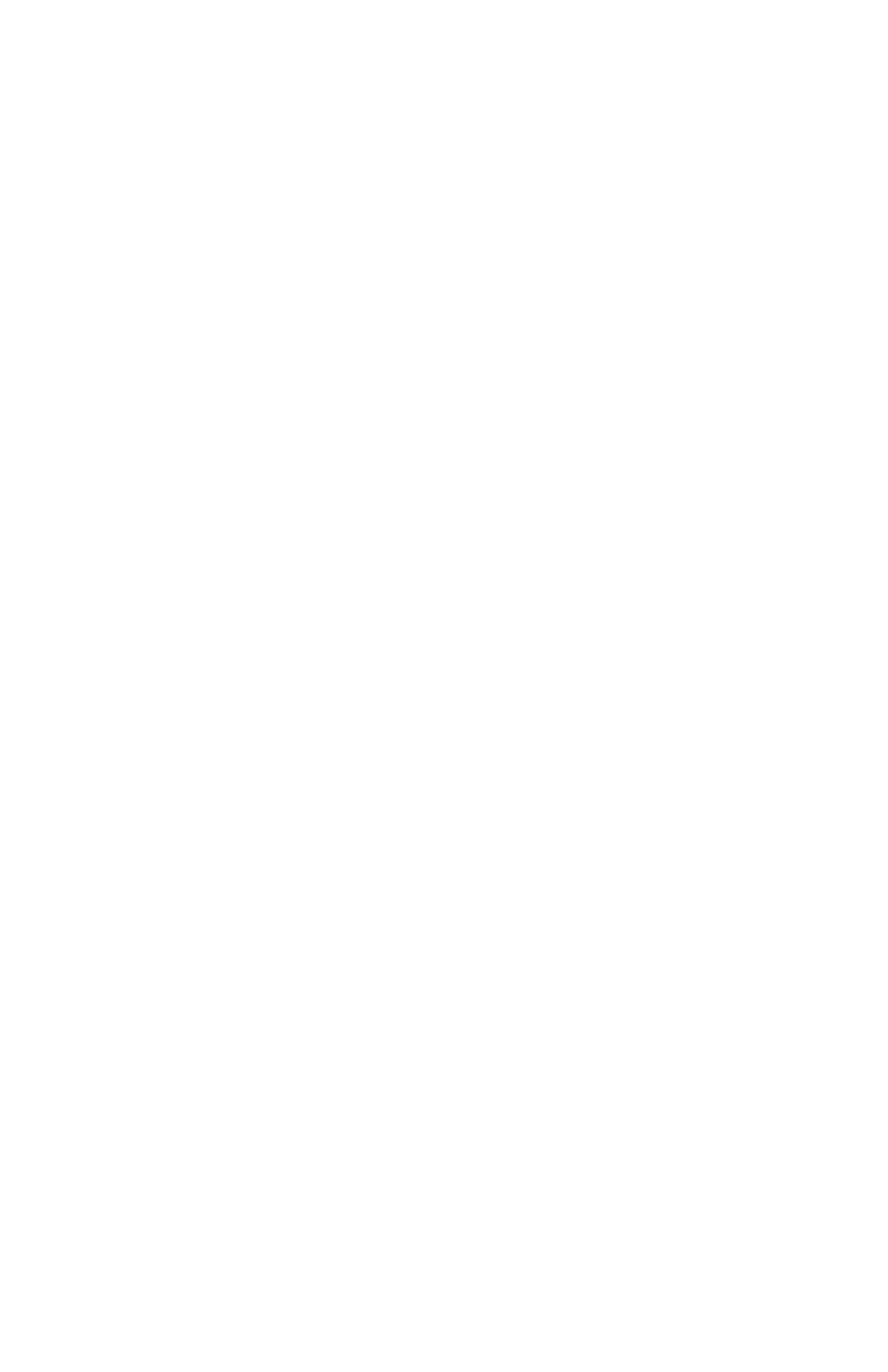# Possum, Living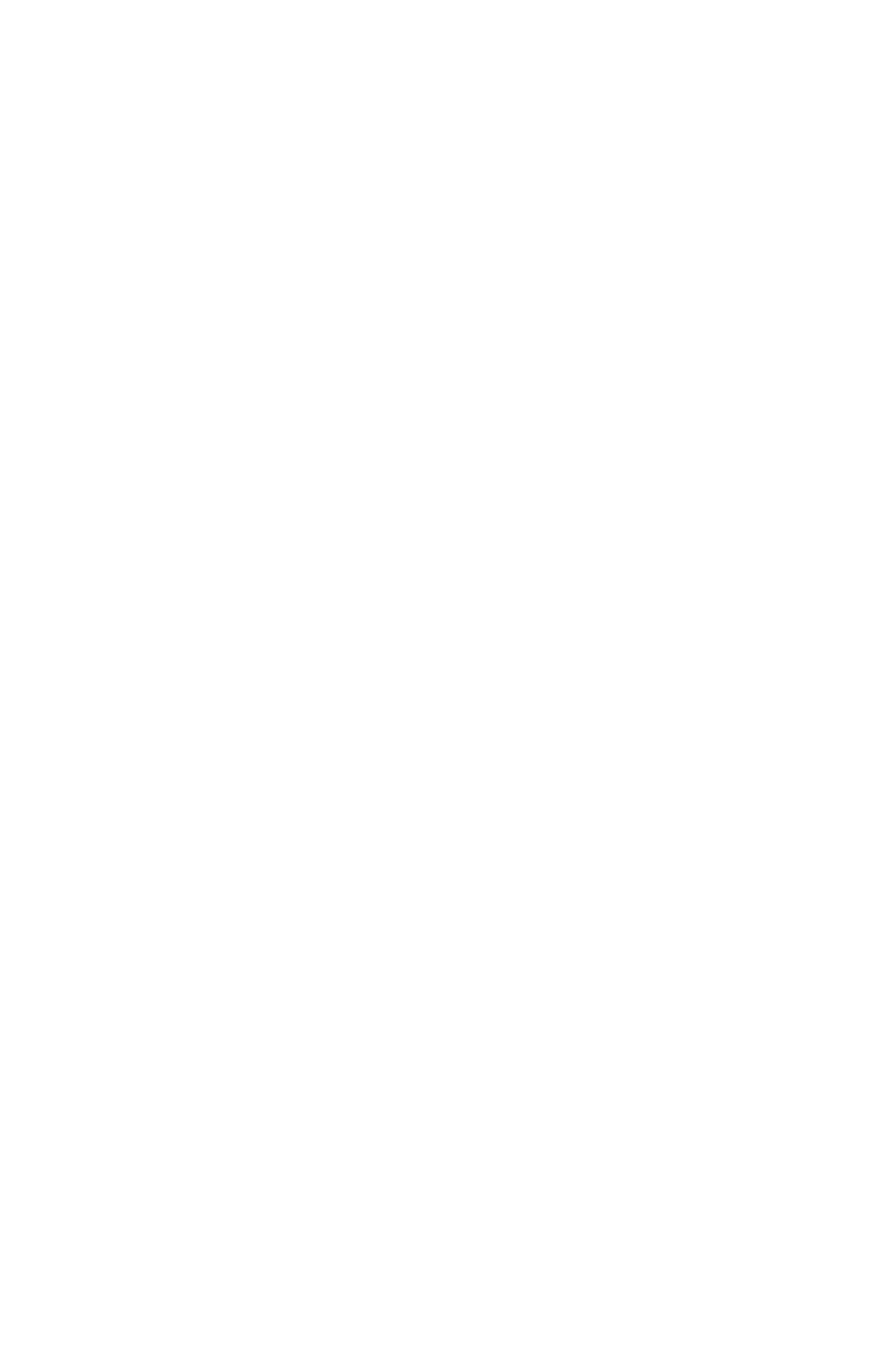## An Introduction to Possum Living

Many people, perhaps you among them, are not temperamentally suited for the 9-to-5 rat race but assume there is no other way to live. Too proud to accept charity (welfare, food stamps) and not at all interested in joining a hippie commune, or pioneering in the boondocks, or wheeling and dealing in business, or crime—what else is there? Others are unemployed and worried sick over that. Are these thoughts and fears grounded in fact?

Why is it that people assume one must be a hippie, or live in some dreary wilderness, or be a folksy, hard-working, back-tonature soybean-and-yogurt freak in order to largely bypass the money economy? My father and I have a house on a half-acre lot forty miles north of Philadelphia, PA (hardly a Pioneer homestead), maintain a middle-class facade, and live well without a job or a regular income—and without working hard, either. (Of course, the term "live well" is open to various interpretations. We think we do—others may disagree.)

One main ingredient in our well-being is being able to hear the financial news without supposing the end of the world is at hand.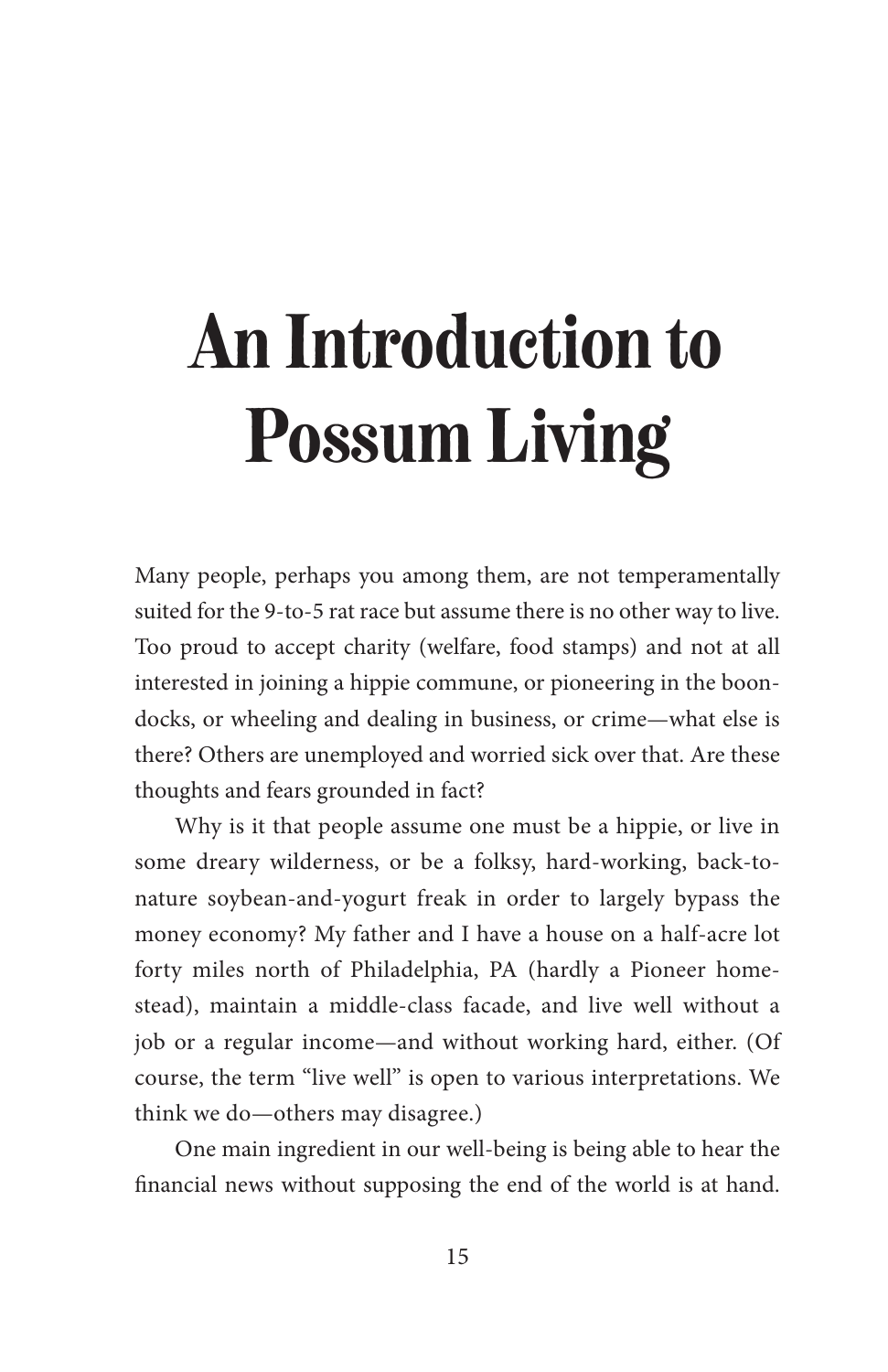The leading economic indicators, the balance of payments, the energy crisis, inflation, unemployment, the GNP—what are they to us? Each evening on the six o'clock news the economists, the natural heirs of the medieval scholastic theologians, trot out all their nonsense and solemnly present it as being of cosmic significance. Now, why is this? After all, mankind was living on Earth—and often living well—for thousands of years before the dogma of "growth" and the rest of our present economic catechism were invented.

My father and I produce most of our food and all of our drink (and fine food and drink they are, too, if I do say so myself) and spend only about \$700 each per year. And as I said, we imagine we live well. While not overly religious, we do heed the Biblical admonition that "every man should eat and drink, and enjoy the good of all his labour, it is the gift of God" (Ecclesiastes 3:13).

Notice it says "God," not "GNP."

We aren't magic. Neither of us does anything any other reasonably able person can't do—you, for instance.

In this book you will find much practical information for saving money, but telling you *how* to do so isn't my only goal. Frankly, I hope to inspire you to do some independent thinking about economics as it affects the course of your individual life now and in the coming "age of shortages."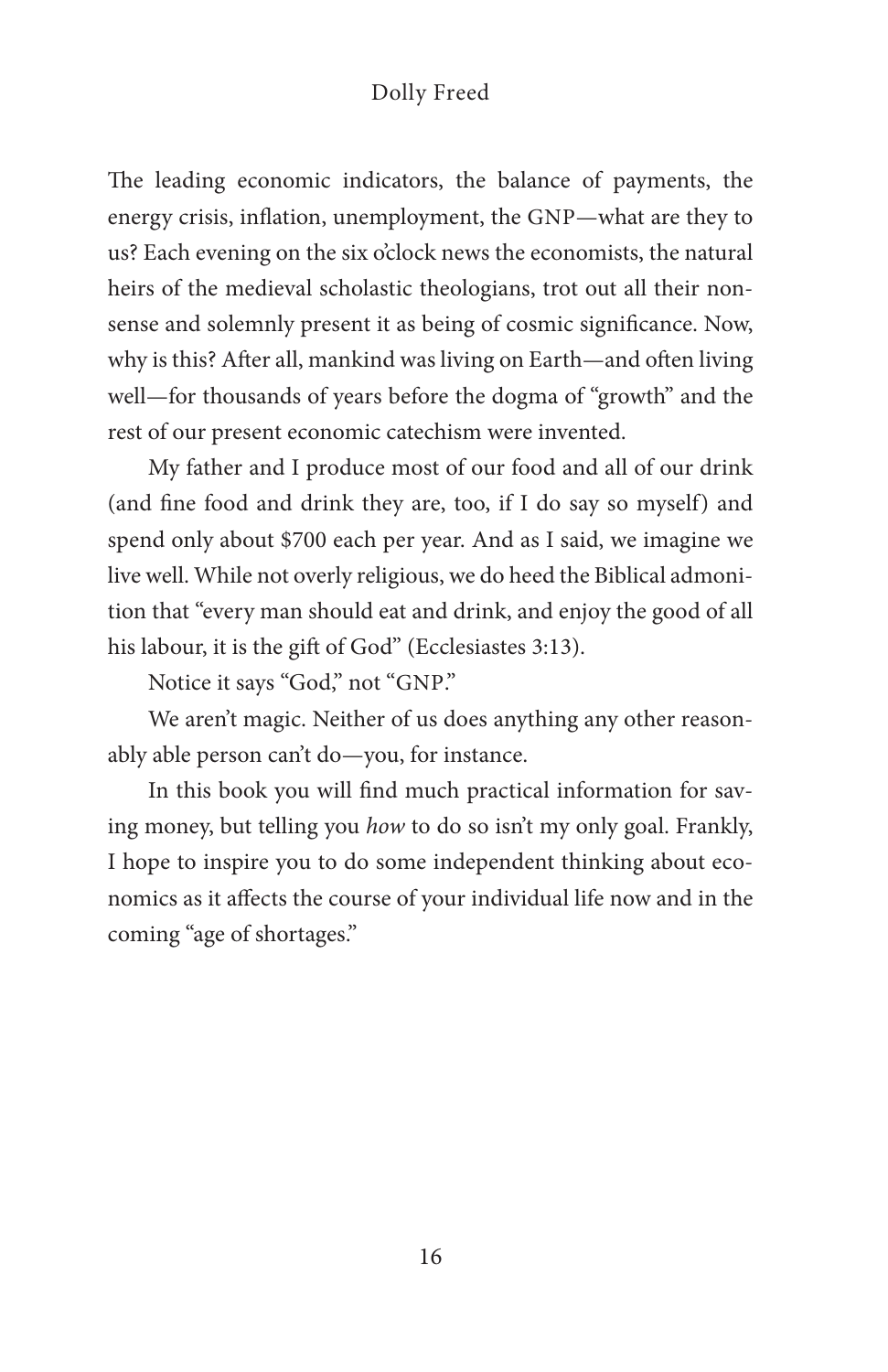# 1.

# We Quit the Rat Race

Do you remember the story of Diogenes, the ancient Athenian crackpot? He was the one who gave away all his possessions because "People don't own possessions, their possessions own them." He had a drinking cup, but when he saw a child scoop up water by hand, he threw the cup away. To beat the housing crunch he set up an abandoned wine barrel in a public park and lived in that.

The central theme of Diogenes's philosophy was that "The gods gave man an easy life, but man has complicated it by itching for luxuries."

Apparently he lived up to his principles. But despite that handicap he seems to have had the most interesting social life imaginable. He not only lived in the center of the "Big Apple" of his day (fifthcentury BC Athens), he also had the esteem and company of many of the most respected, rich, and influential citizens, including that of the most expensive prostitute in town.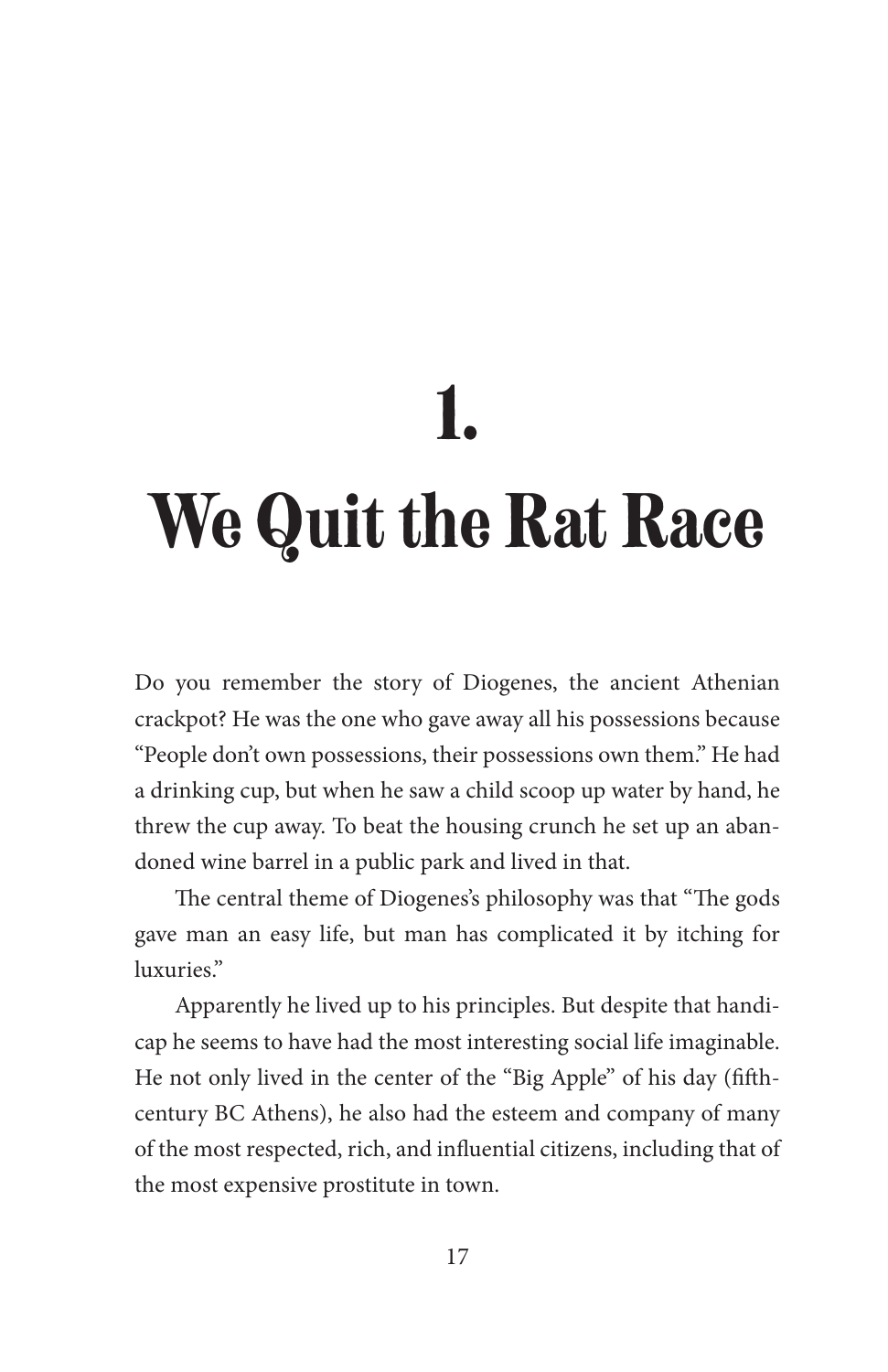When Alexander of Macedon, the future conqueror of the known world, was traveling through Greece, he honored Diogenes with a visit.

Alexander admired Diogenes's ideas to the point of offering him any gift within his means. Diogenes, who was working on his tan at the time, asked as his gift that Alexander move aside a bit so as to stop shading him from the sun. This to the richest and most powerful man in the Western world.

Parting, Alexander remarked, "If I were not Alexander, I would be Diogenes." Diogenes went back to nodding in the sunshine.

Diogenes was fair and just to all but refused to recognize the validity of man-made laws. He was a good old boy, one of the first back-to-basics freaks in recorded history. He lived to be over ninety. Alexander, The Mighty Conqueror, drank himself to death at age thirty-three.

Well, this "Saint Diogenes" has been my father's idol for many years. I remember when I was a little girl Daddy painted a picture of Diogenes sitting in his barrel tossing away his drinking cup. He wrote "Are You a Diogian?" as a caption and hung it on the living room wall to inspire us.

Mom wasn't inspired.

At the time, Daddy was a working stiff of the ordinary garden variety. Sometimes he made good money and felt like a big shot. Other times he was out of work and scared. Our well-being was at the mercy of fluctuations of the economy in those days, same as it is for millions of other people.

Why should this be? What did Diogenes do, besides live in a barrel, that anyone can't do today? The economy of his society wasn't as prosperous as ours, yet he didn't work and he didn't starve.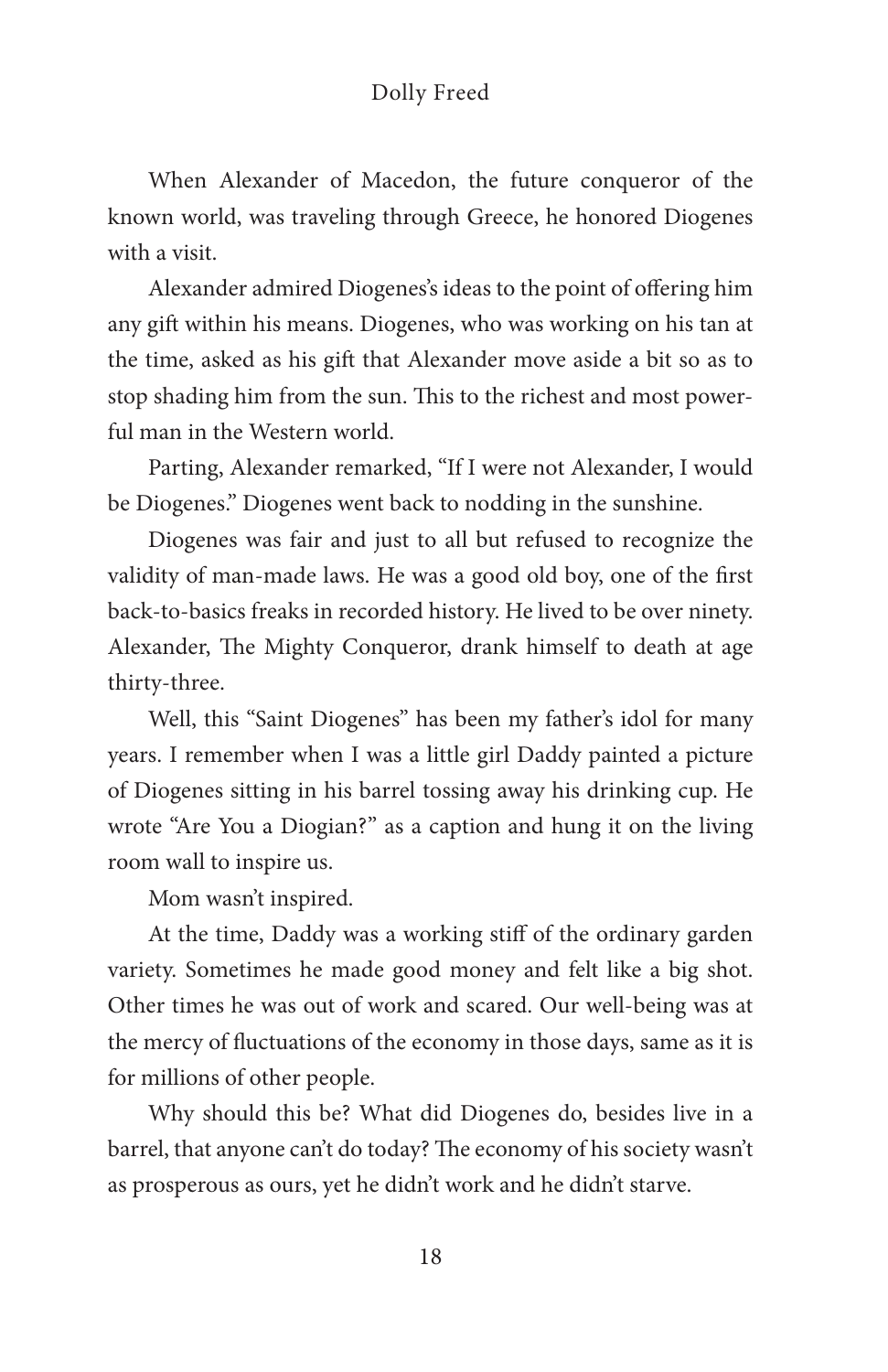It happens that something of a Diogian life is still possible, because Daddy and I are now living it. Here's what happened:

After Daddy painted the picture of Diogenes, we initiated austerity measures. Daddy hoped we could get some money in the bank and become more secure and independent.

Mom's hobby, candle making, came in for some scrutiny. We had candles from one end of the house to the other, and the equipment and supplies were beginning to be a financial drain. Rather than give up candle making, Mom decided to sell her candles to recoup the money she had spent.

To our complete surprise, she started making really good money at it. In less than three months, she was netting more than Daddy was bringing home from the factory. We couldn't believe it! Unsuspected by all of us, including Mom herself, she turned out to have a flair for craftspersonship and an absolute genius for salespersonship. It was a women's lib. fantasy come true—a mother and housewife suddenly discovering she had the ability to make money on her own. In short order, Mom rented a store and opened a regular business. Daddy quit his job at the factory to help run it. Being good with numbers and miserly, he took over the bookkeeping and financial chores. Having no previous experience or knowledge of the principles of business or economics, the two of them just bumbled along, not knowing what they were doing, and evolved their methods using ordinary common sense.

They made a bundle. Moreover, they cooked the living bejeezus out of the books and so managed to keep most of it. But we weren't happy, so after three years we sold the business and our home and moved out to this more rural area. The plan was to have a small shop in our home—just enough to pay the bills—and to relax and enjoy life for a change.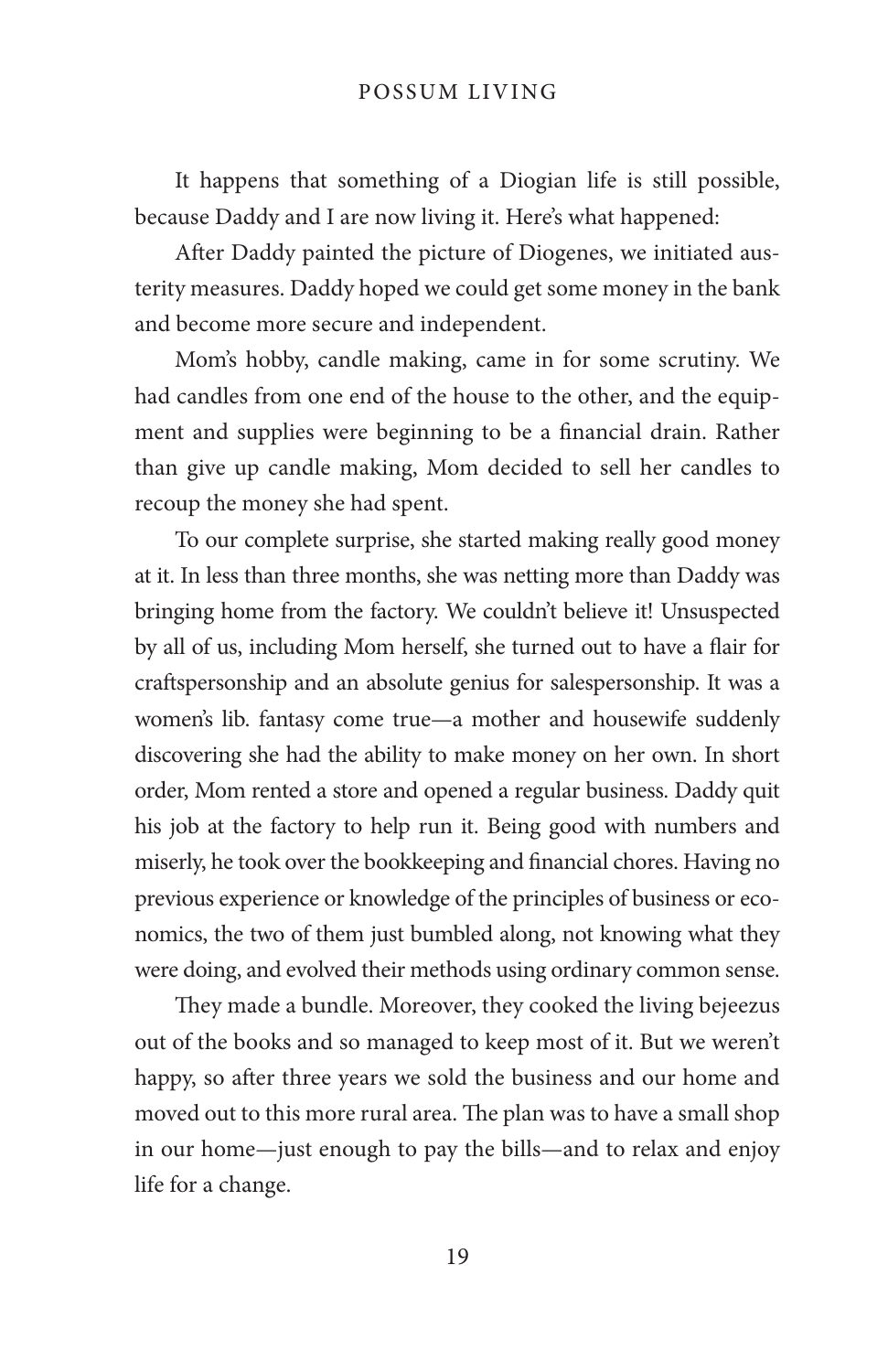Alas, it wasn't to be. Mom and Daddy started arguing all the time. About money, of course. When they didn't have any, they didn't argue about it—when they did, they did. Mom, having gotten a taste for money and wheeling-and-dealing, found she didn't want to give it up. No Diogian she. So she took little Carl, my brother, and left. Soon thereafter, she obtained a divorce.

Well, that was four years ago. When the dust had all settled from the divorce, Daddy and I found we had no car, no TV, no appliances, no job, no job prospects, and no income. Without Mom, we couldn't run the candle business, and Daddy is flat not going back to factory work.

What we did have left was this house, free and clear, and a little money in the bank.

For us emotional types, a divorce can be a very trying experience. Making decisions about one's future is difficult for some time following. So we haven't made any. The Old Fool likes to go around saying he can't decide what he wants to be when he grows up. But truthfully, not *having* to make decisions is one of the great luxuries of life—right up there with not having to go to work.

We just drift along from day to day. We have a roof over our heads, clothes to wear, and we eat and drink well. We have and get the good things of life so easily it seems silly to go to some boring, meaningless, frustrating job to get the money to buy them, yet almost everyone does. "Earning their way in life," they call it. "Slavery," I call it.

Sometimes Daddy frets and says we are little better than possums living this way. Possums can live most anywhere, even in big cities. They're the stupidest of animals, but there were possums on Earth millions of years before men appeared, and here they are—still